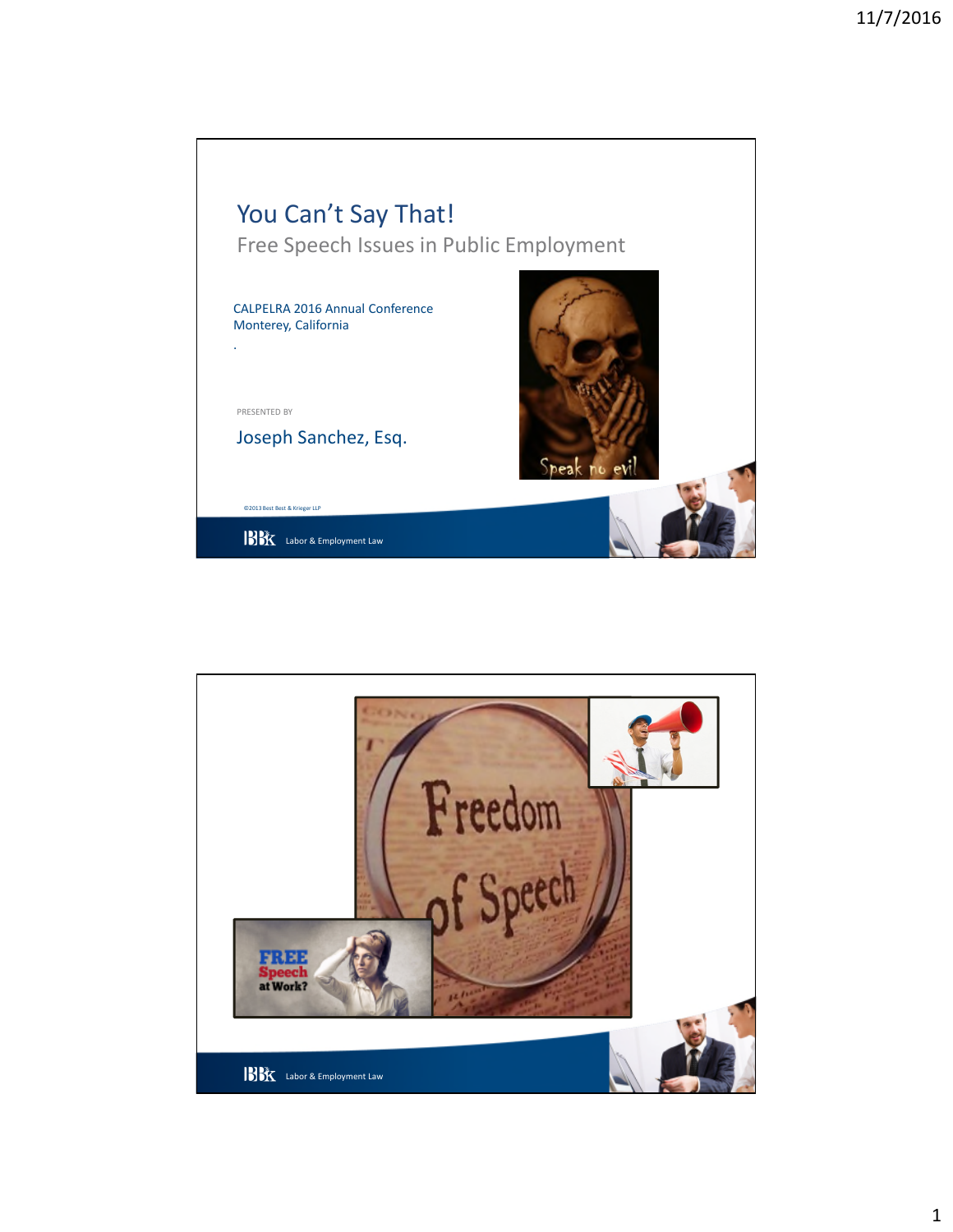

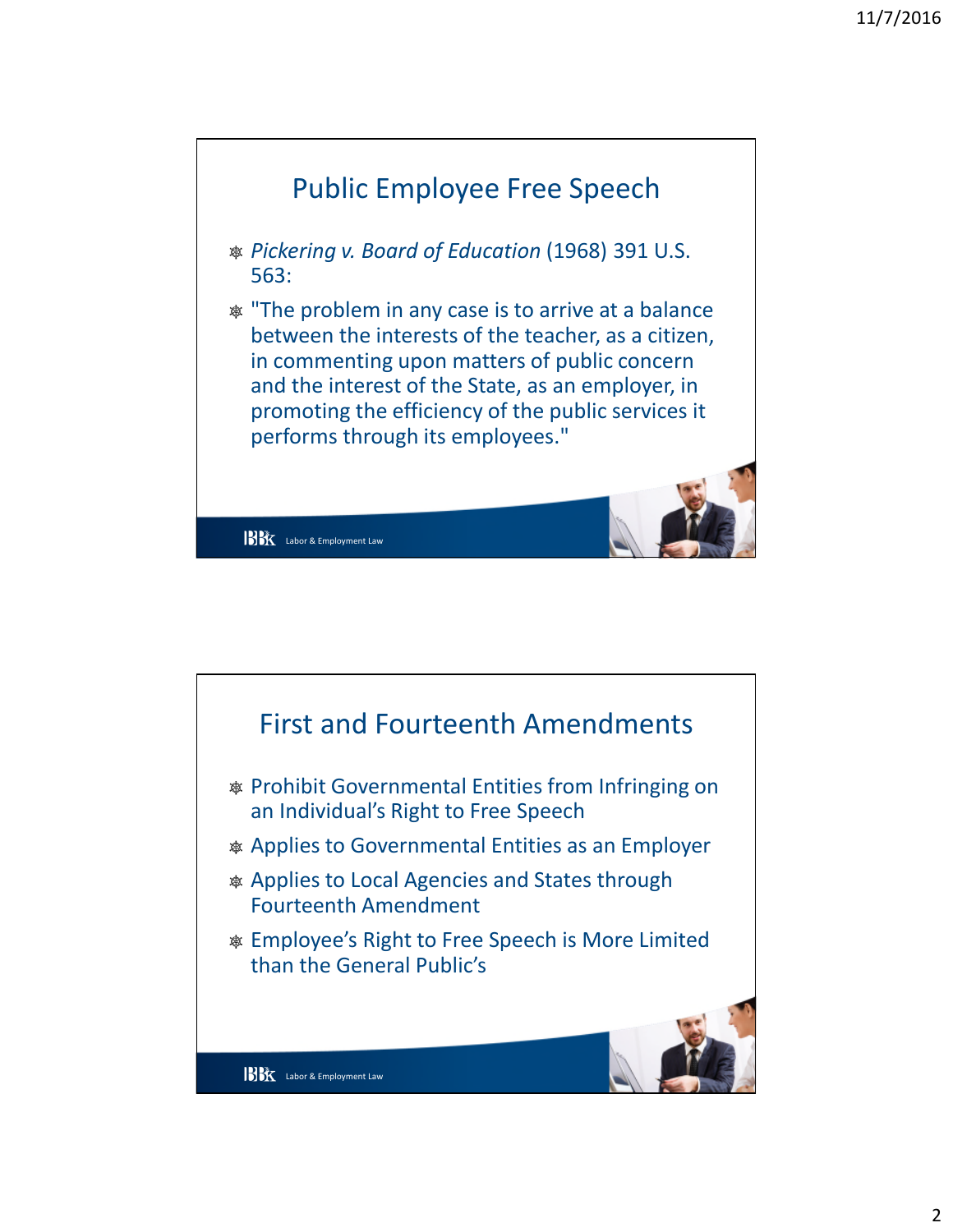

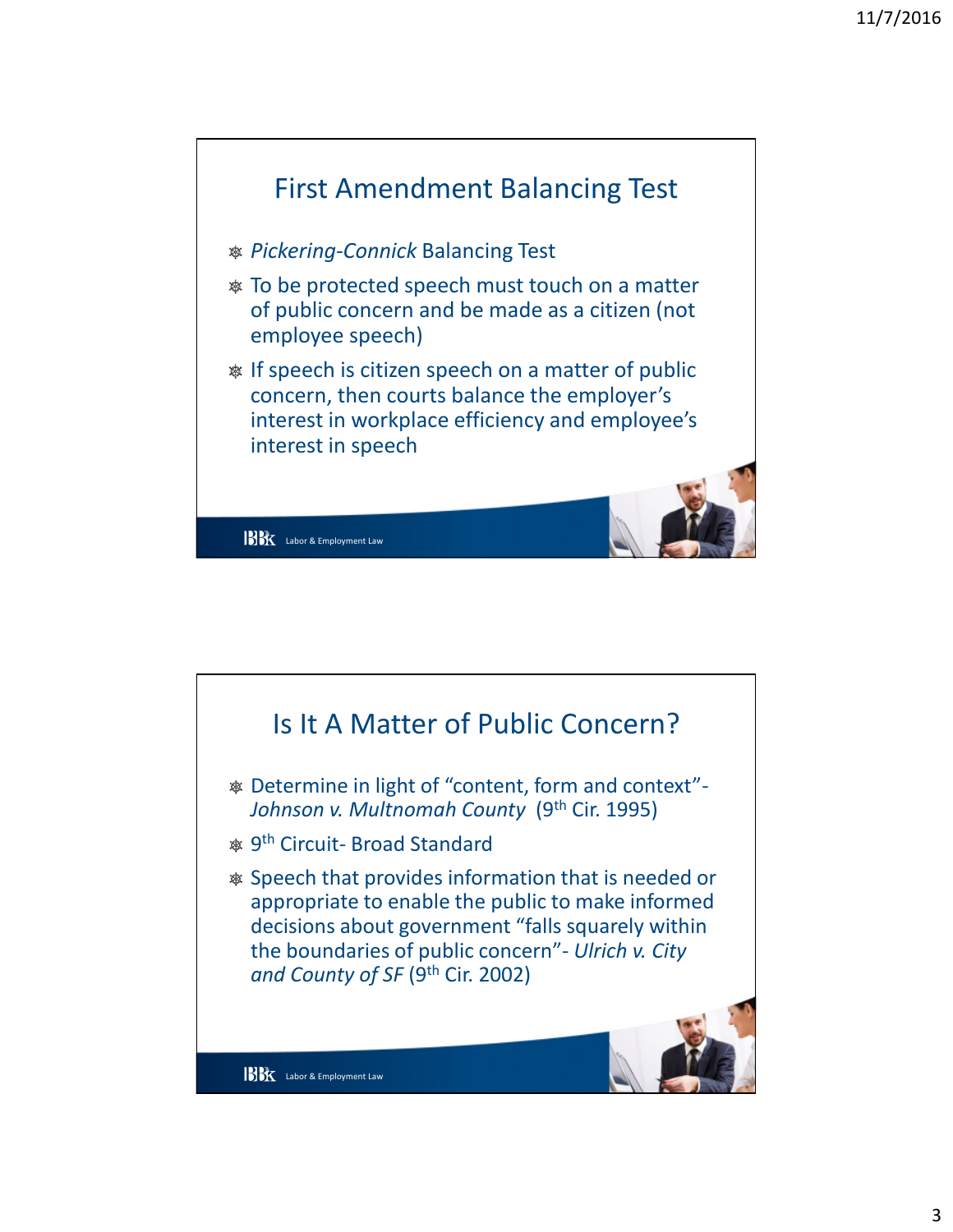

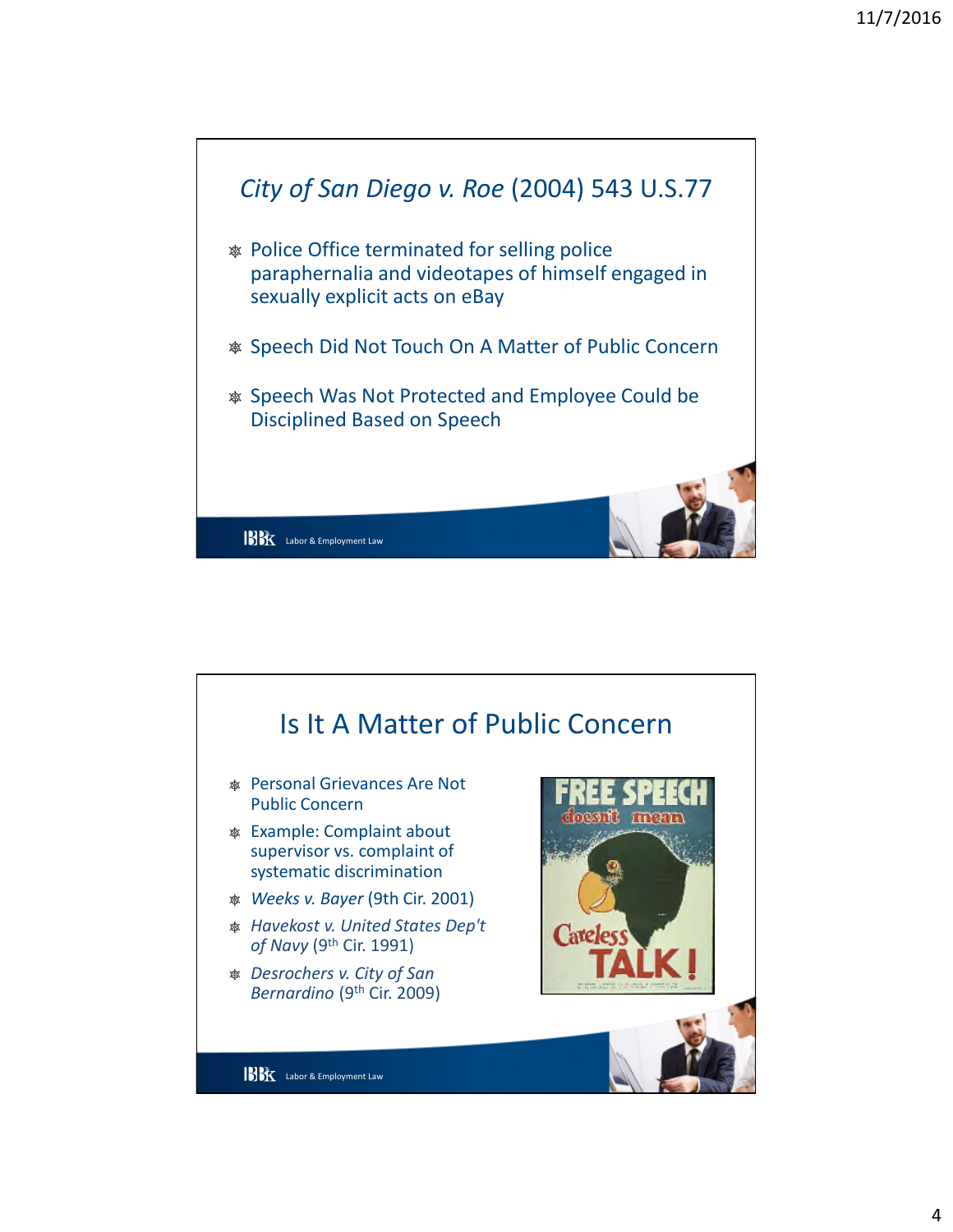## Is the Speech Made as a Citizen or as Part of Official Duties



**BK** Labor & Employment Law

- \* Speech Must Be Made as a Citizen
- **& Not Pursuant to Official Duties**
- <sup>®</sup> Garcetti v. Ceballos (2006) 547 **U.S. 410**
- \* Overruled a line of 9th Circuit cases finding it irrelevant to the Pickering test that the employee's speech was part of her official duties

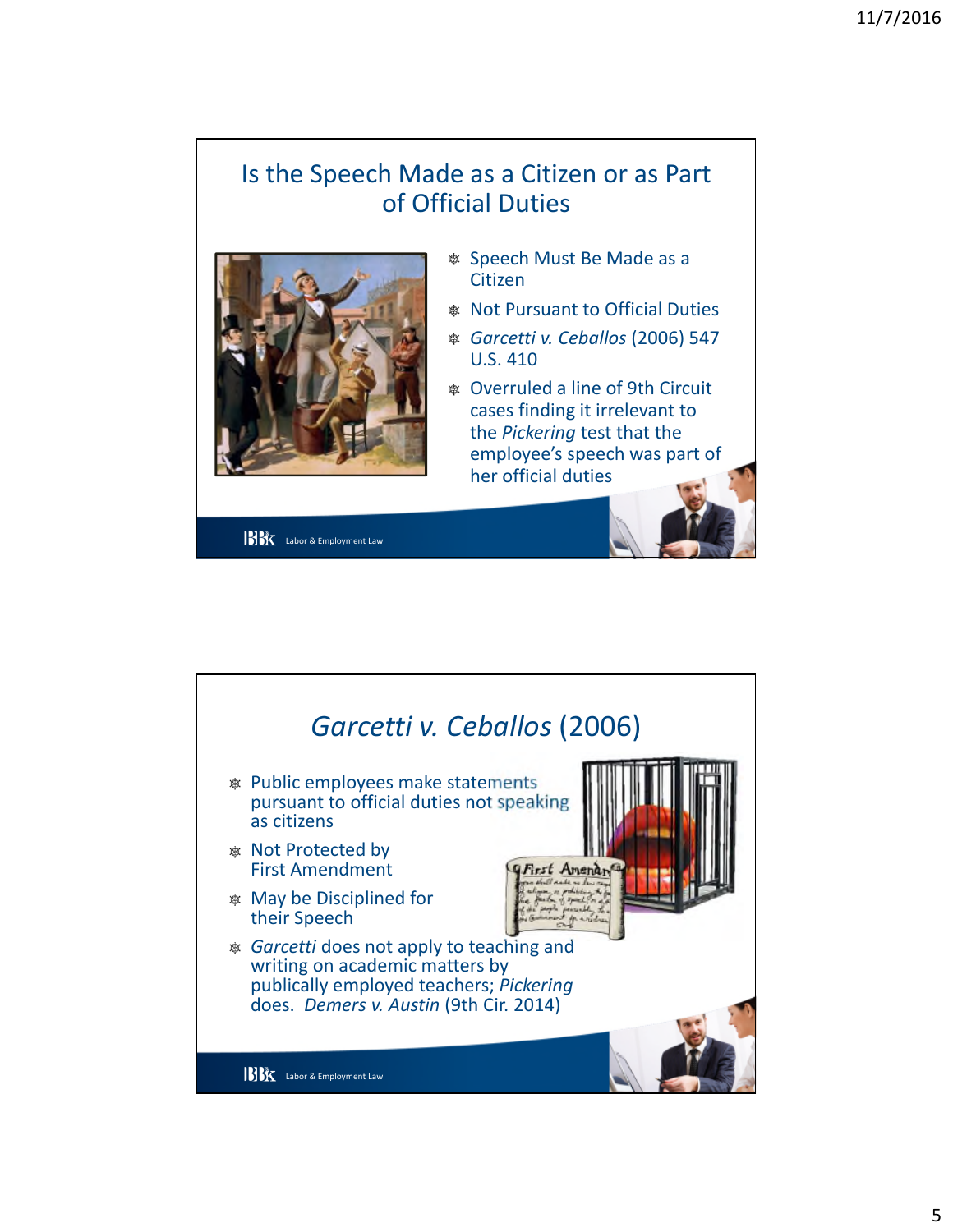

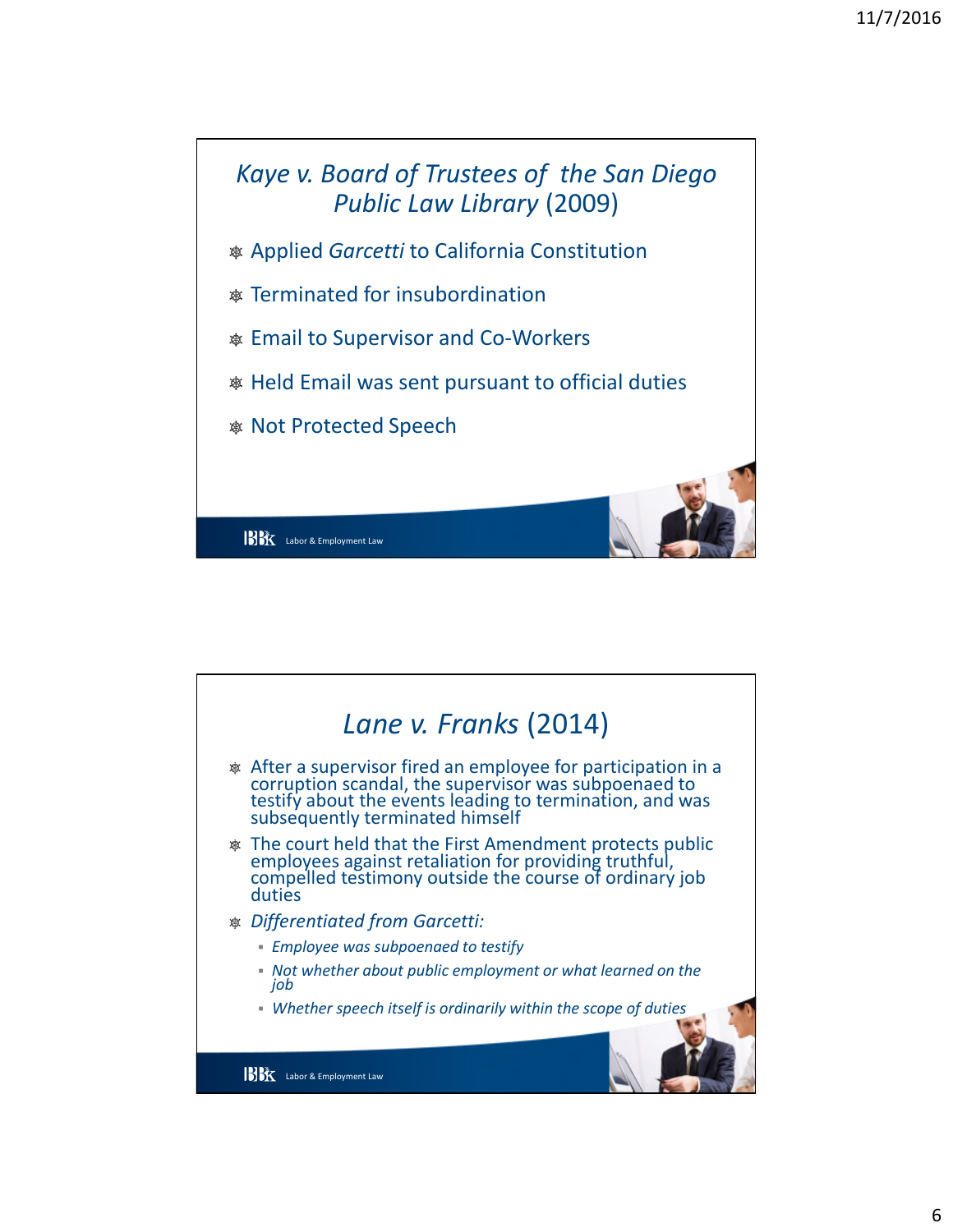

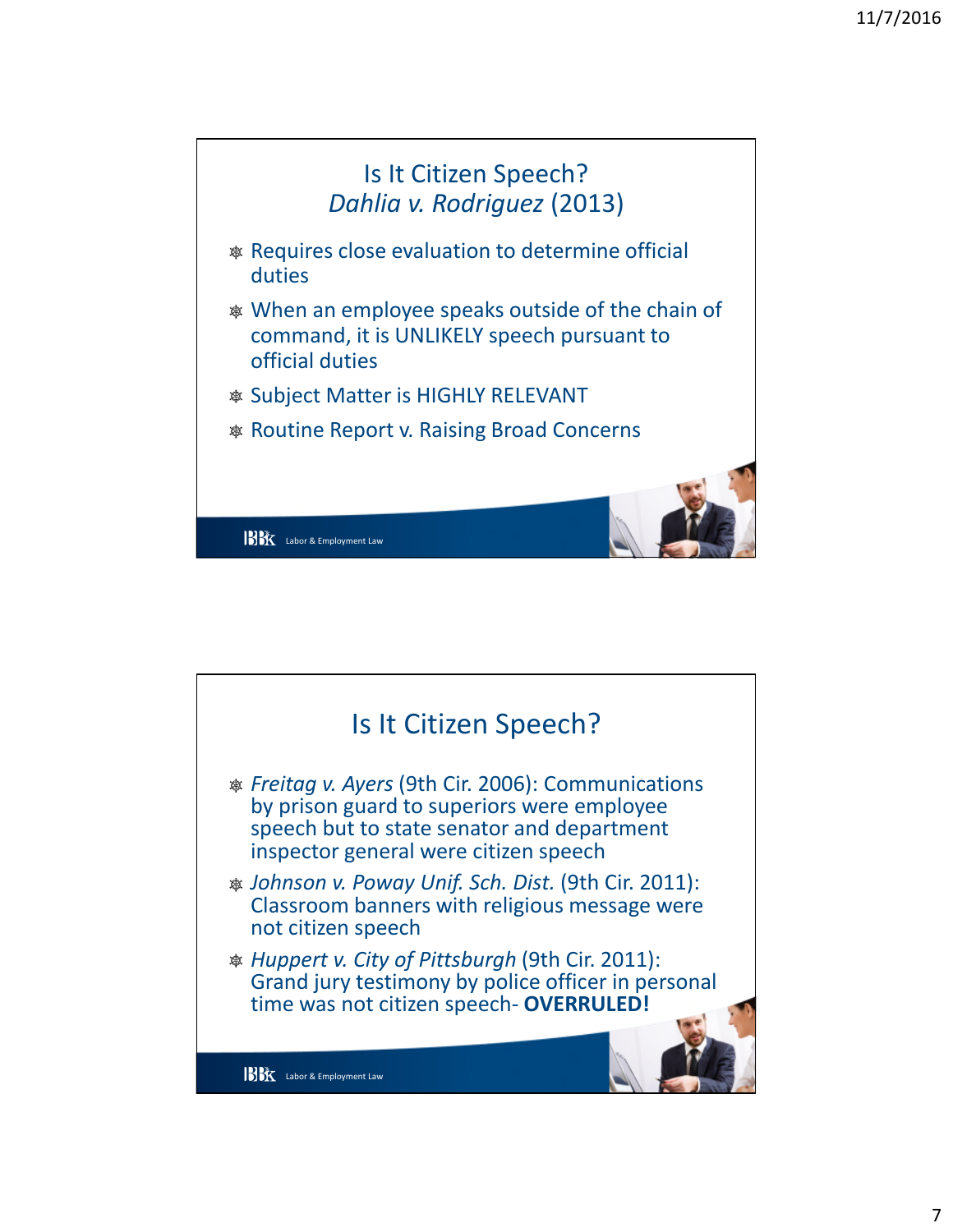

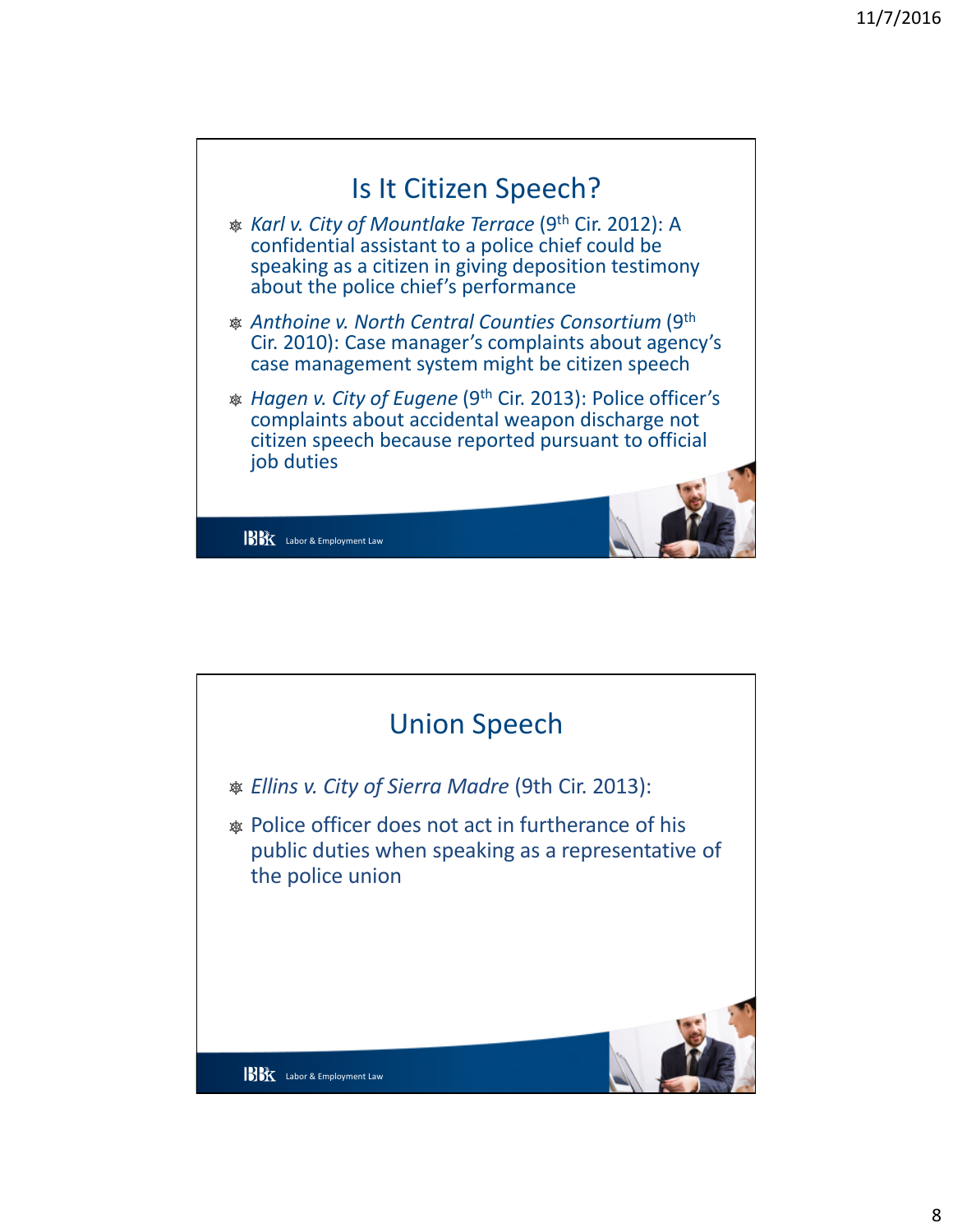

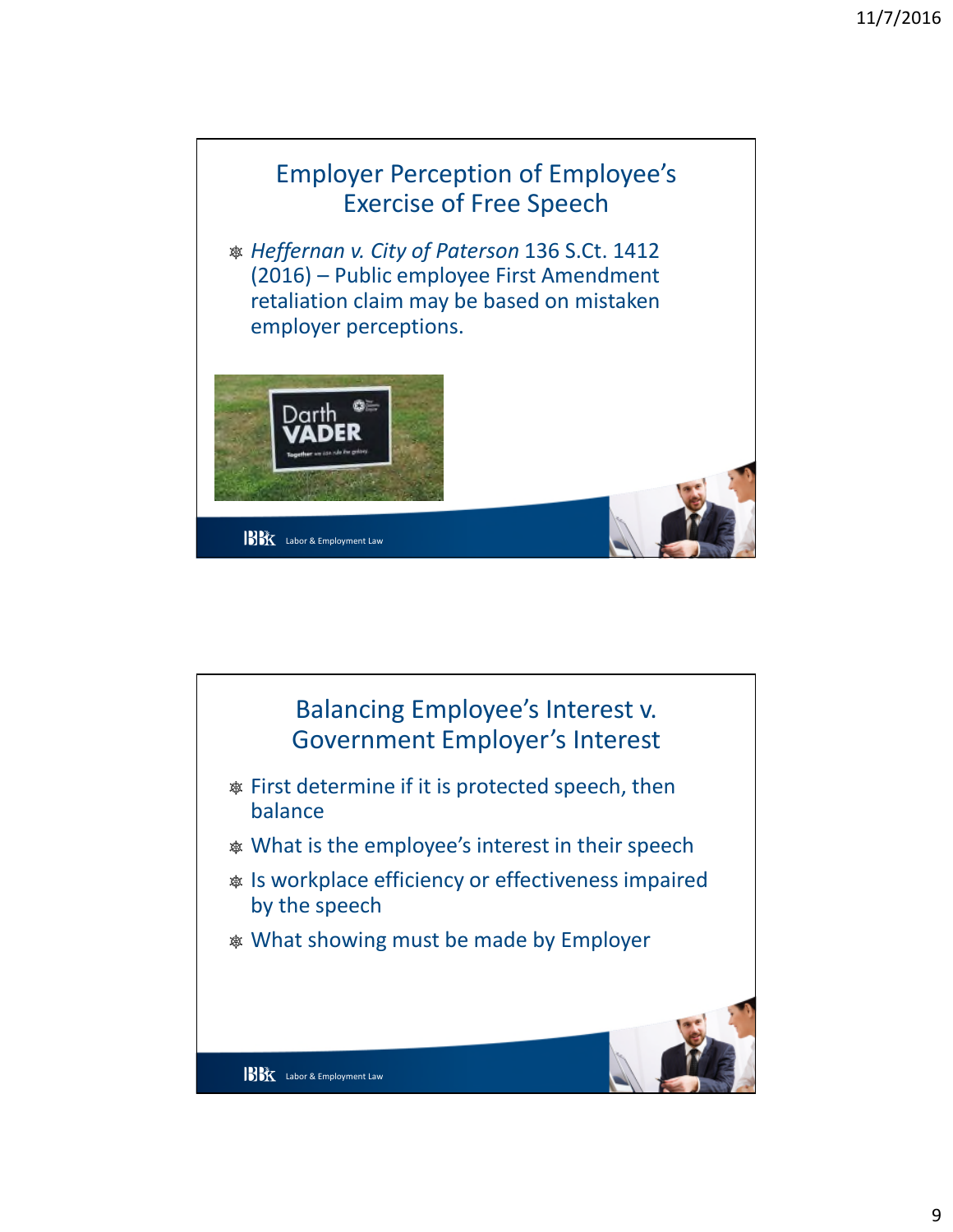

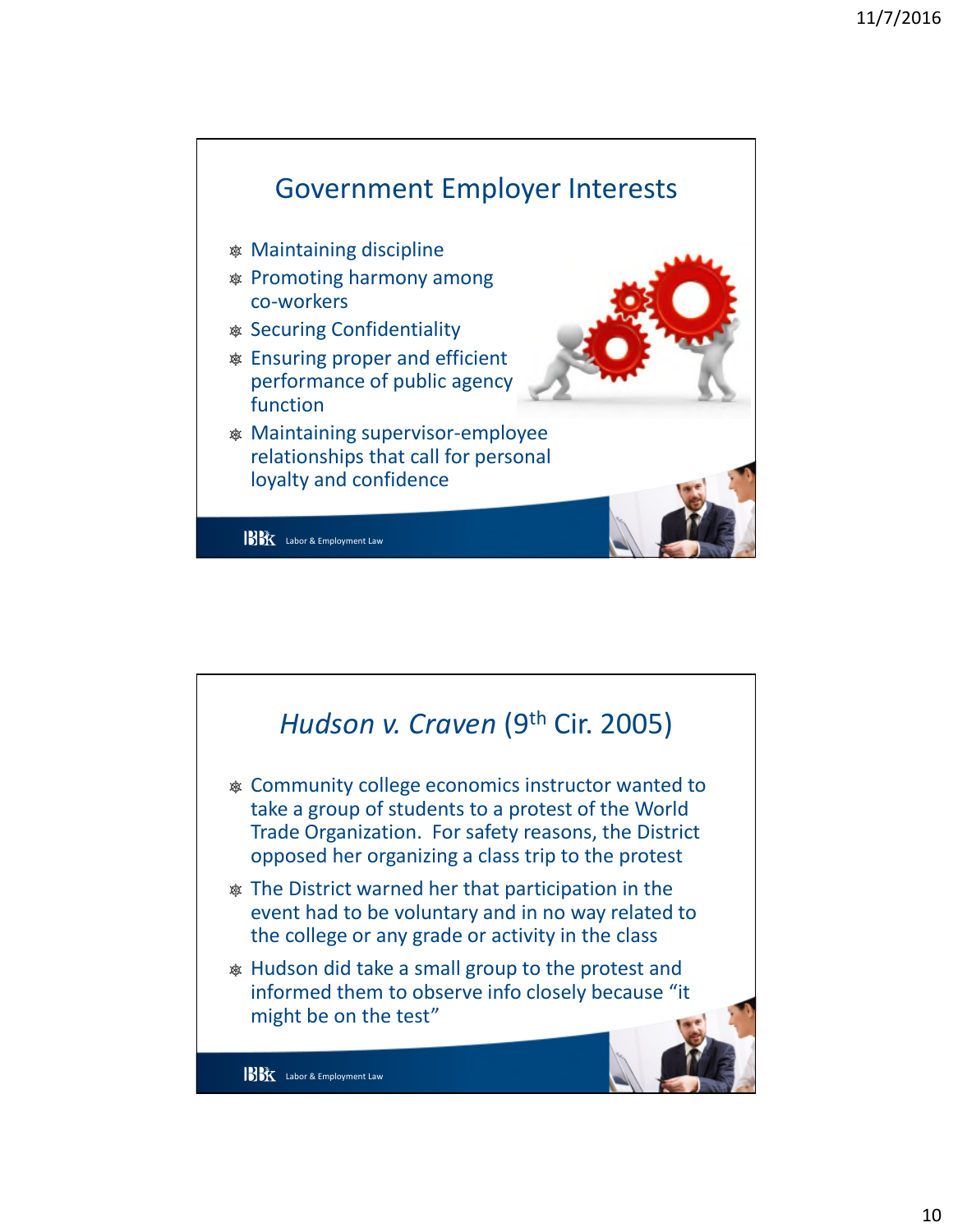

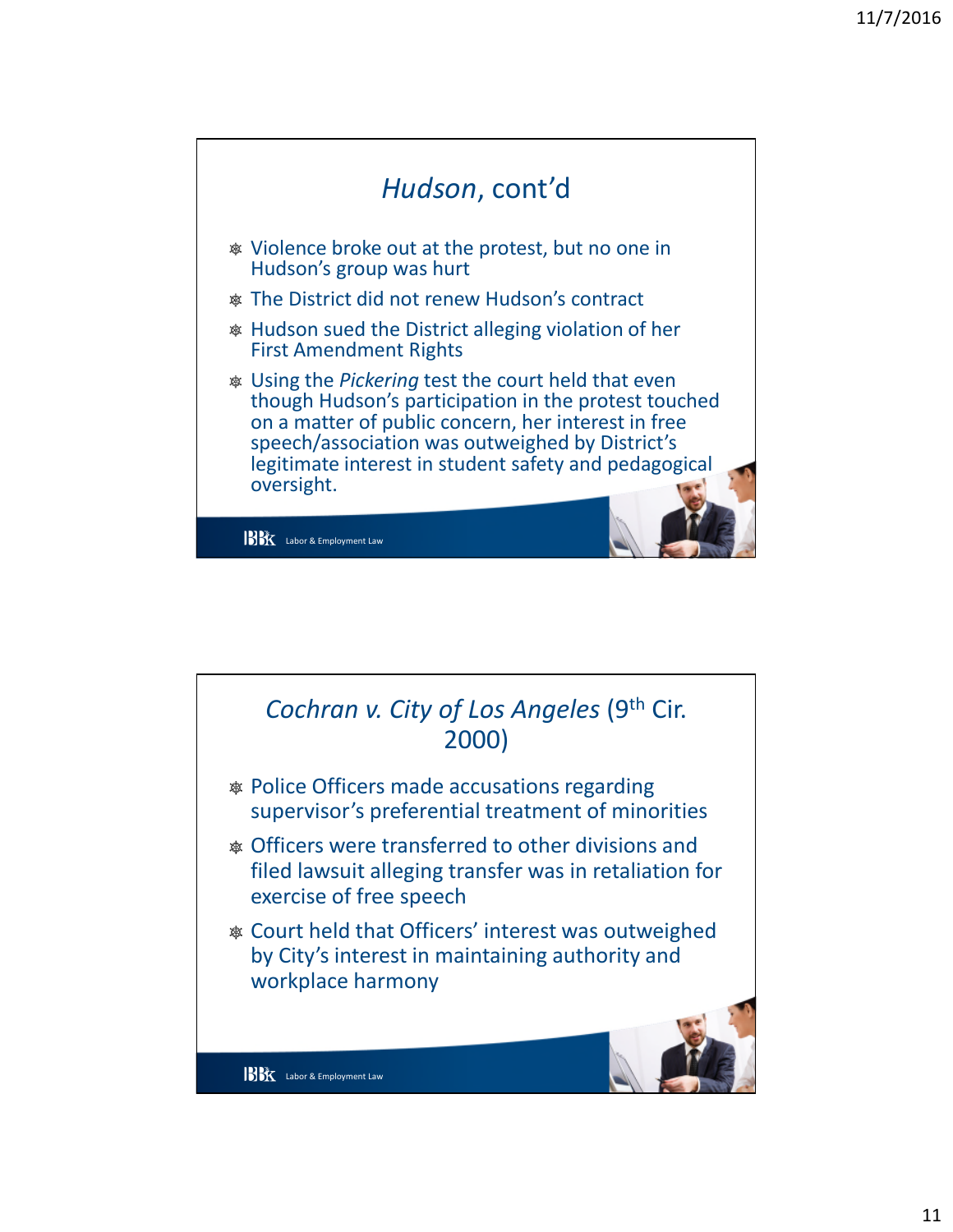

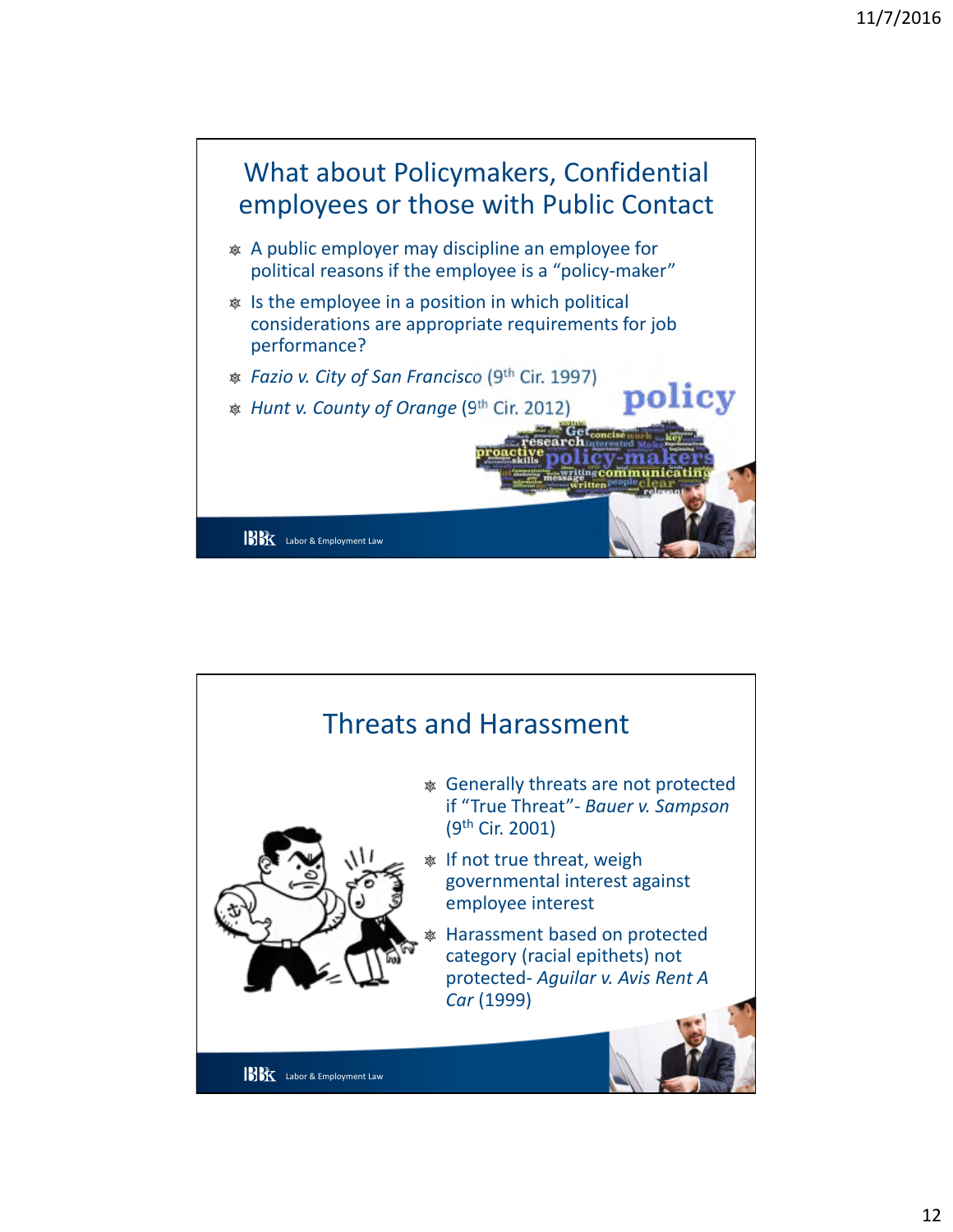

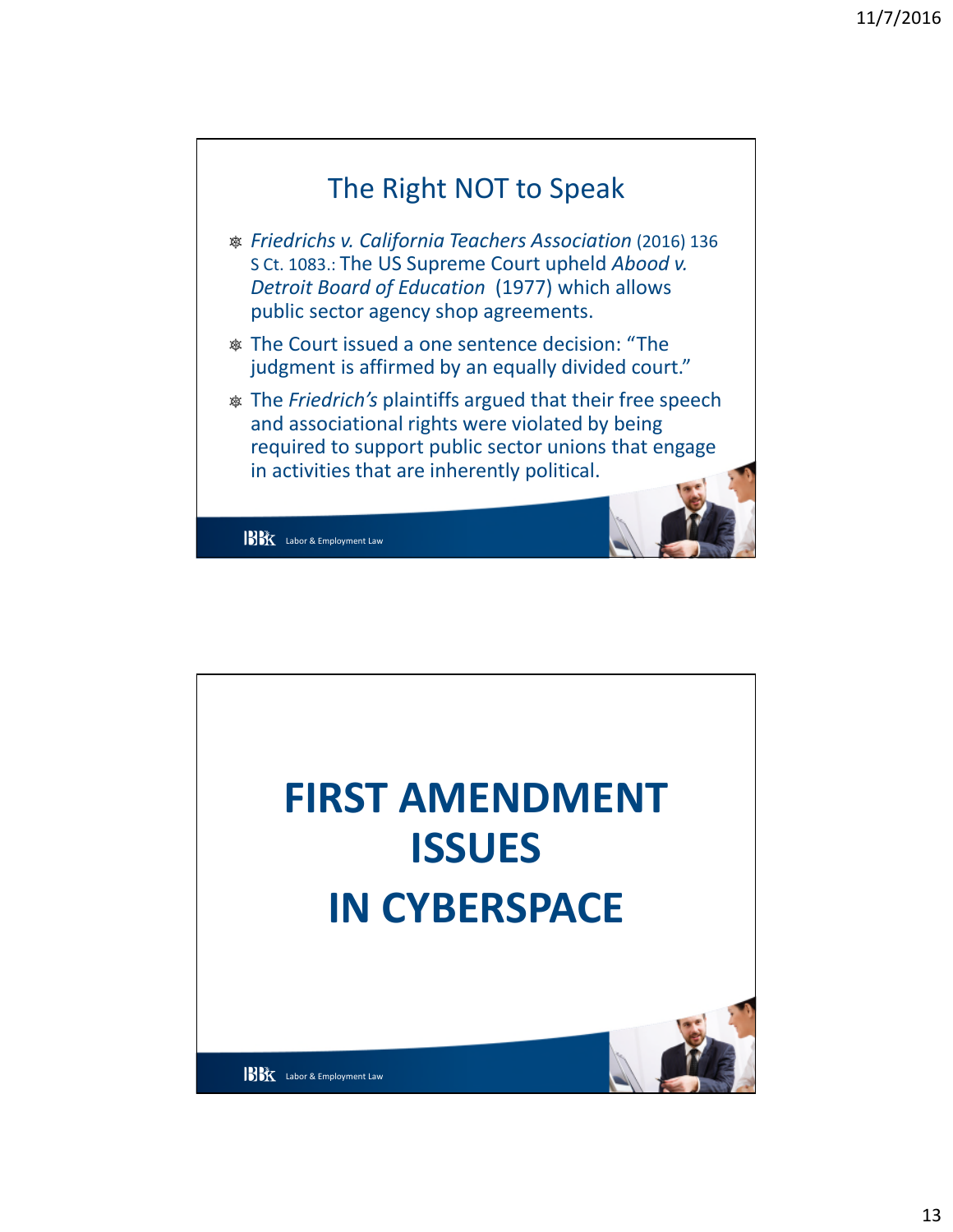

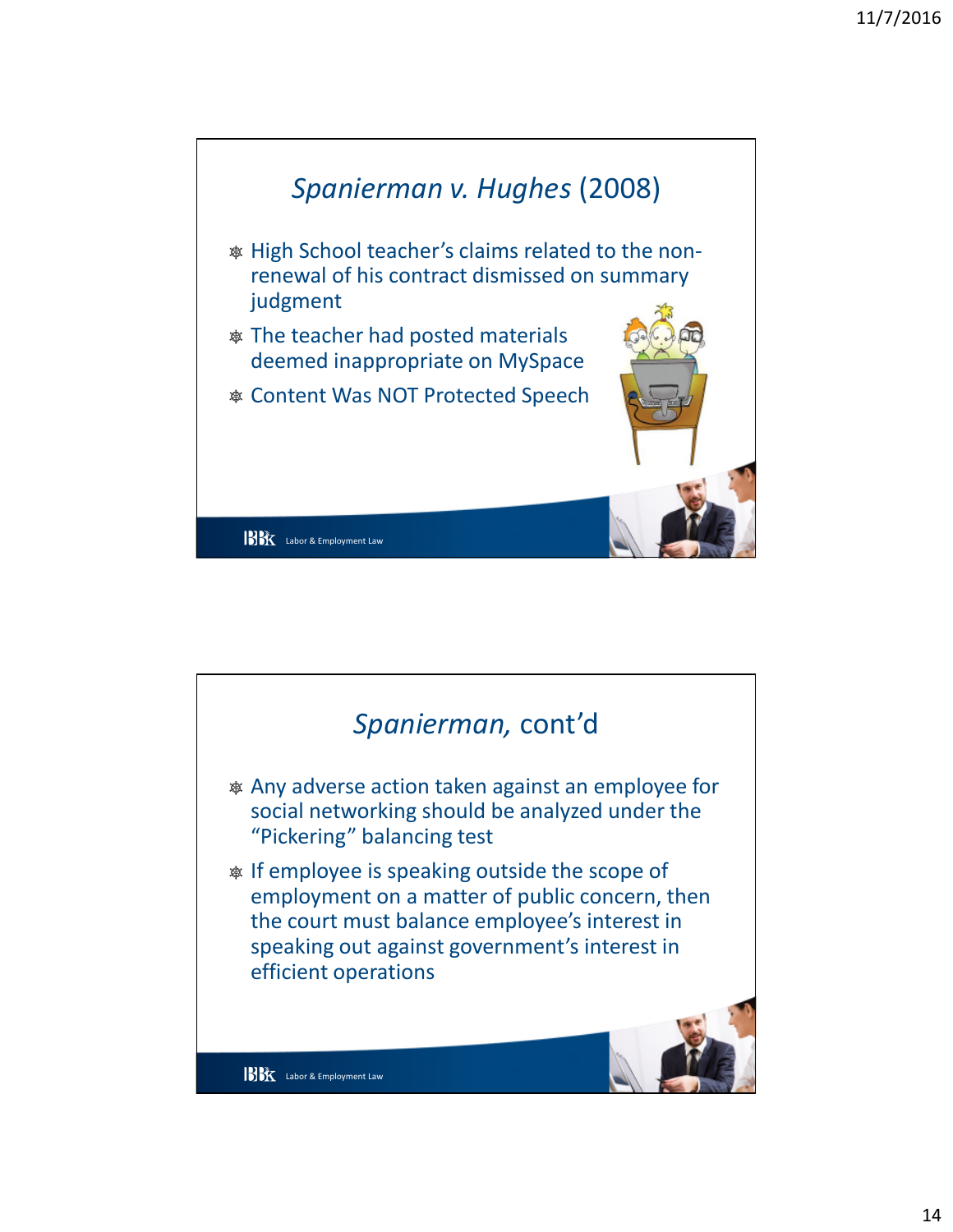

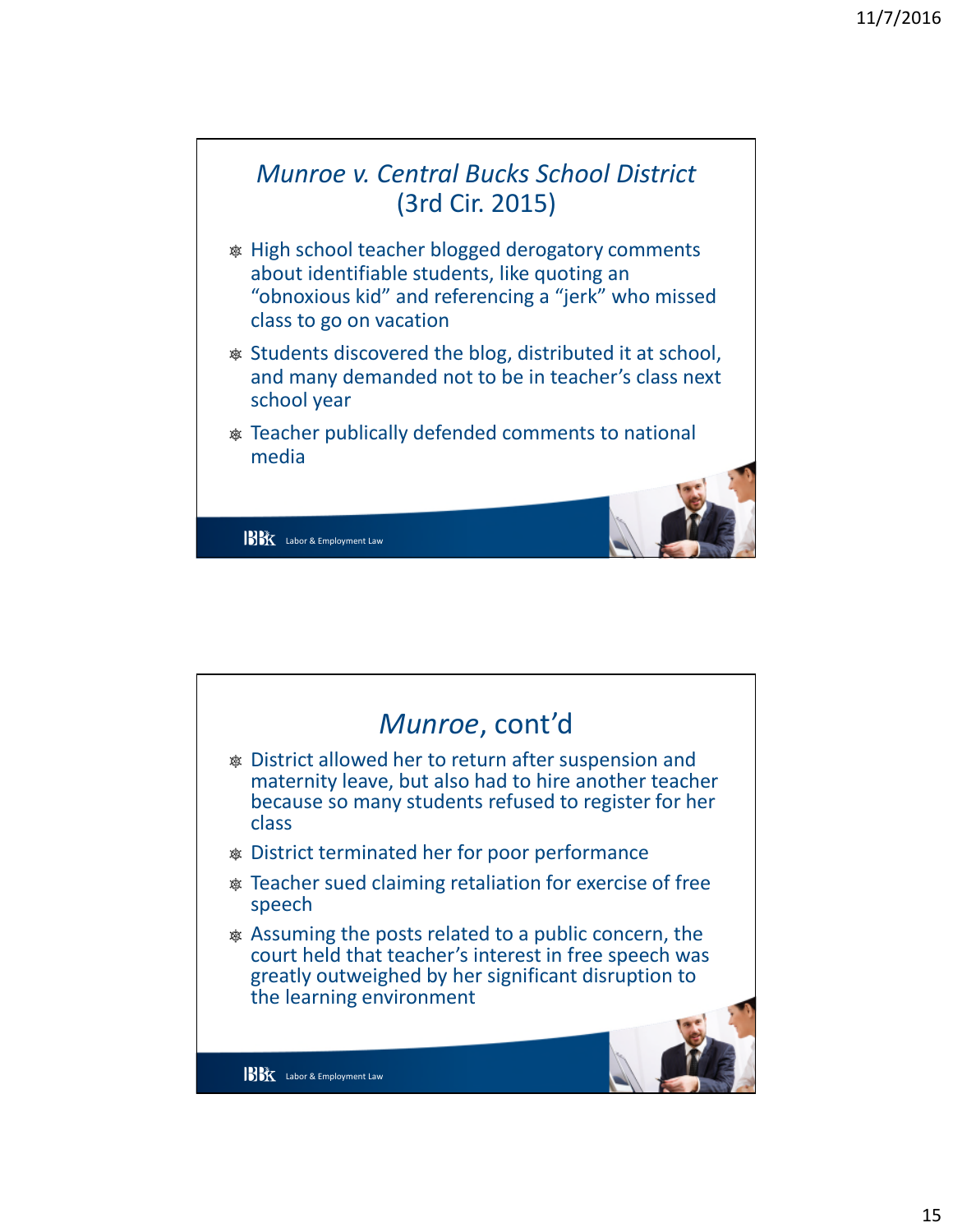

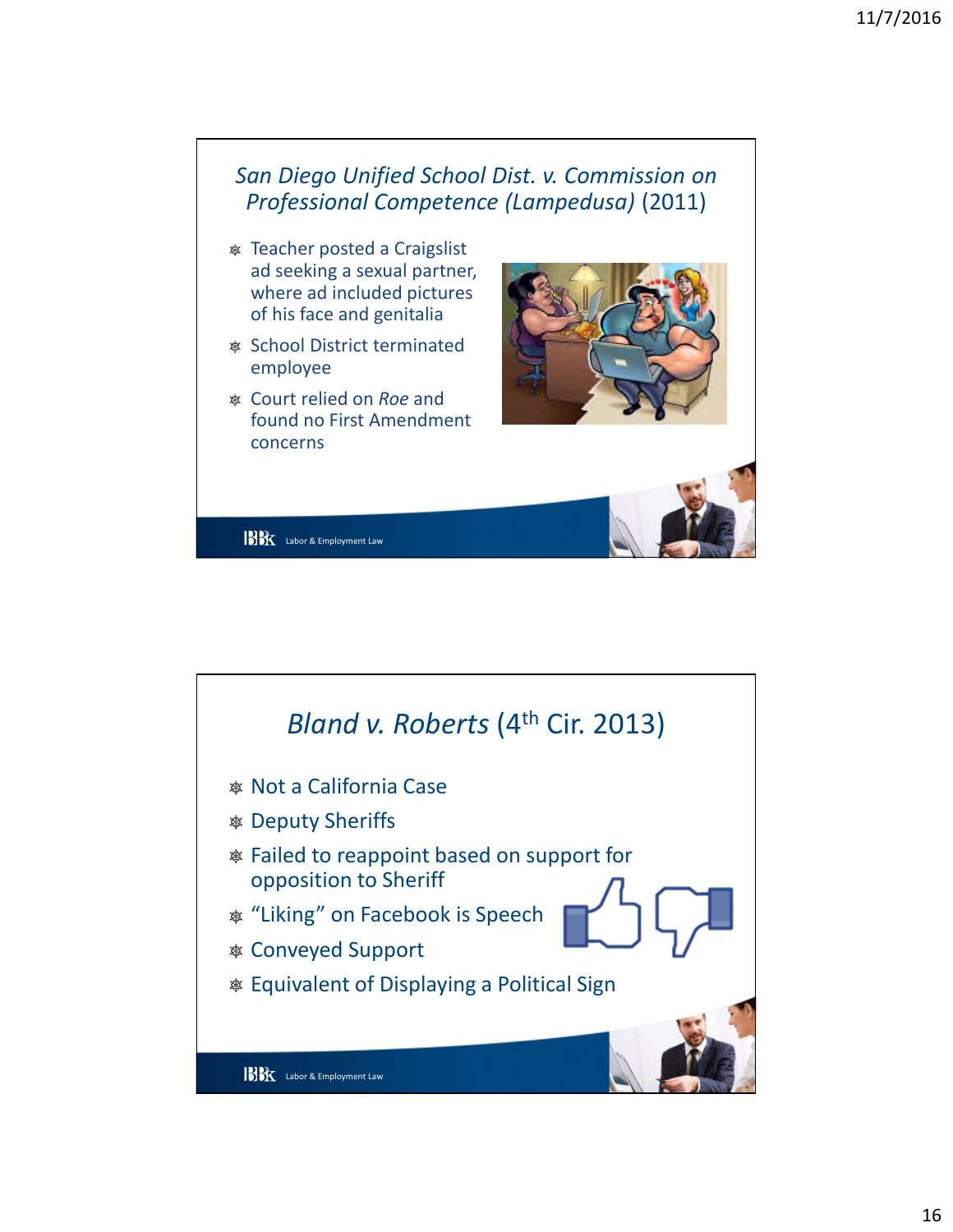

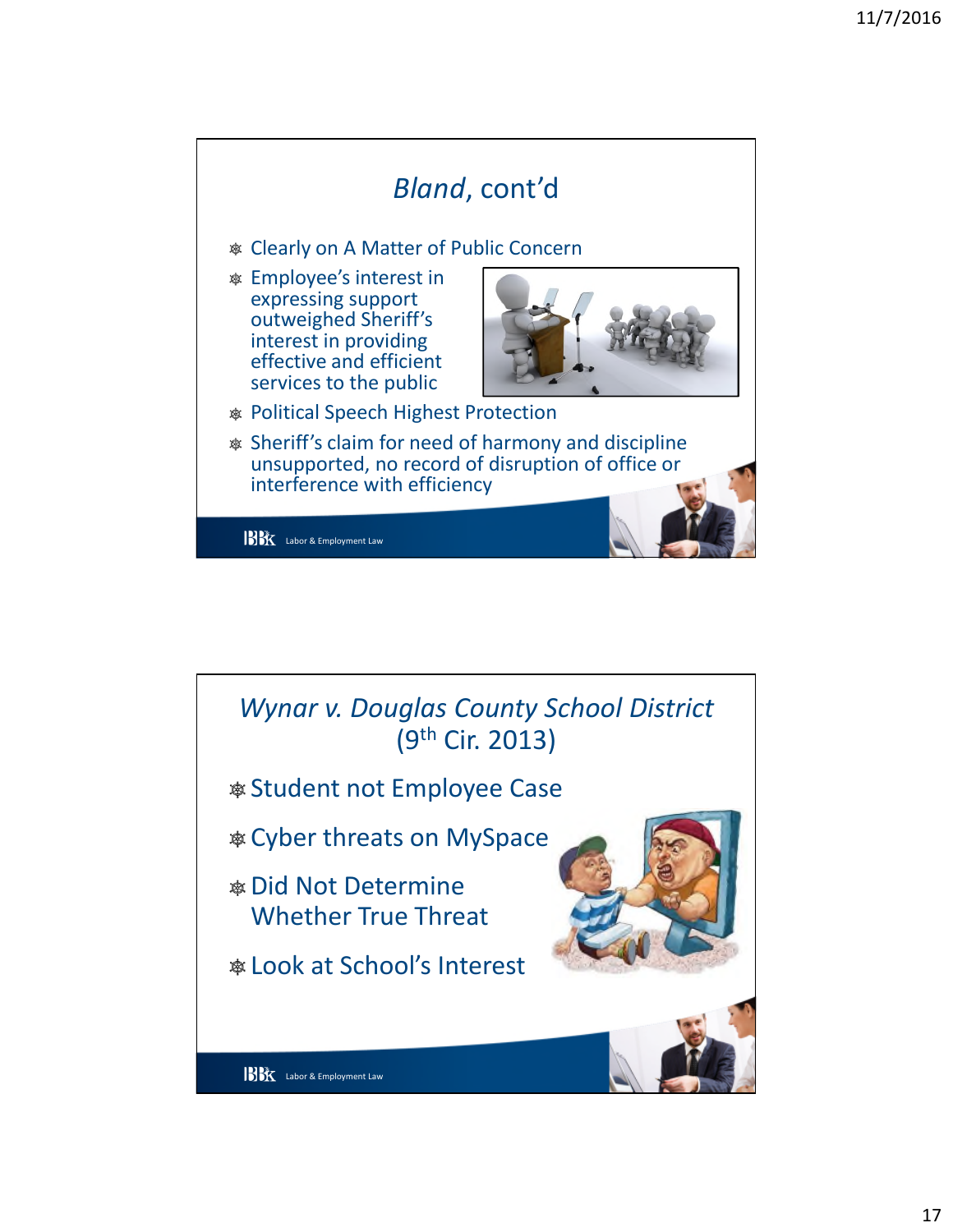